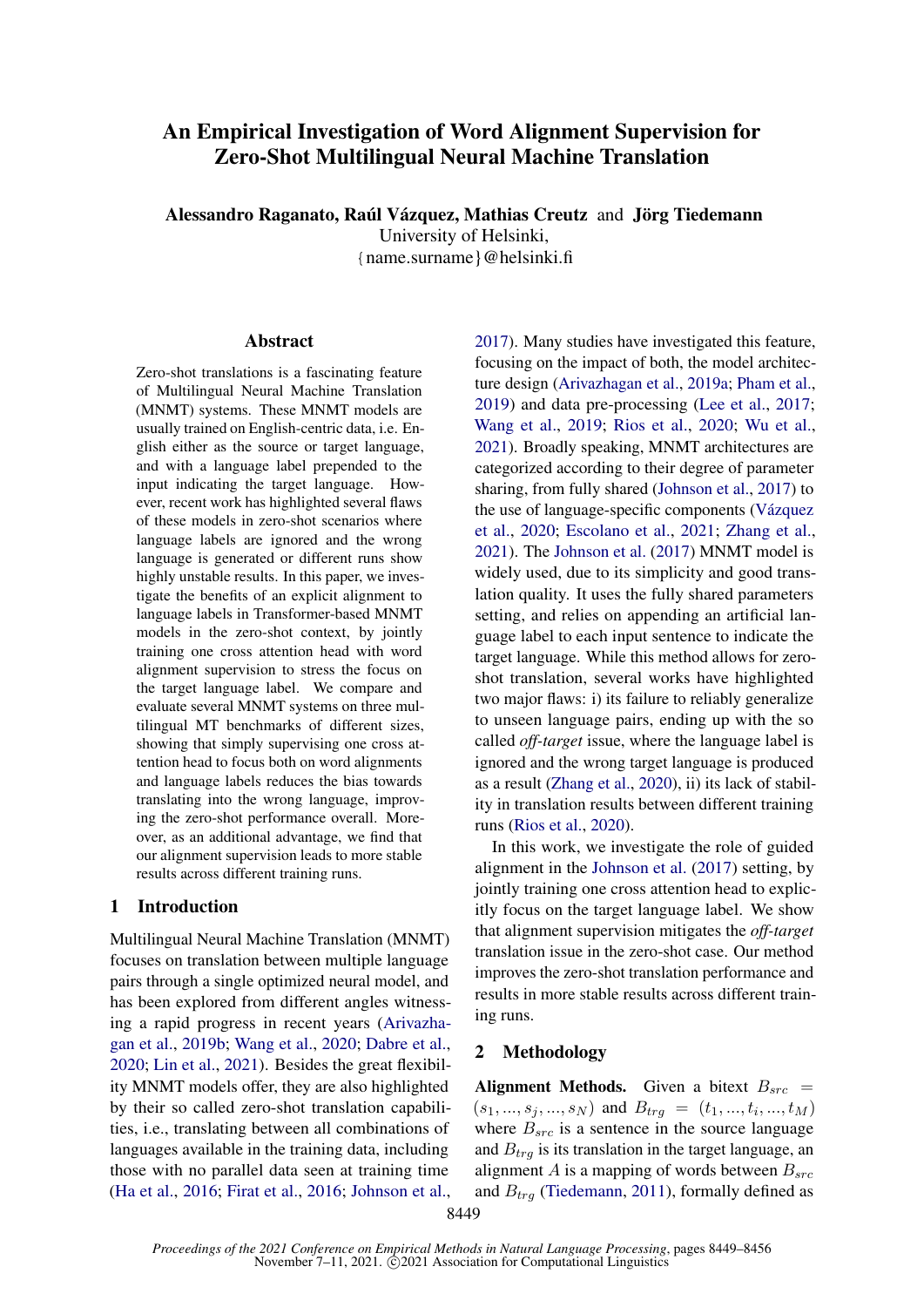<span id="page-1-0"></span>

Figure 1: English  $\rightarrow$  German example sentence with different alignment methods. Alignments in (a) show word alignments between corresponding words in the two languages, (b) our introduced alignments between all target words and the input language label, and (c) the union of the two.

a subset of the Cartesian product of the word positions [\(Och and Ney,](#page-5-6) [2003\)](#page-5-6):

$$
A \subseteq \{(j, i) : j = 1, ..., N; i = 1, ..., M\}
$$
 (1)

We study three different settings: (a) standard word alignment between corresponding words, (b) alignments between all target words and the language label in the input string, and (c) the union between the former two. Figure [1](#page-1-0) shows an example of those approaches. To produce word alignments between parallel sentences, i.e., Figure [1](#page-1-0) (a), we use the awesome-align tool [\(Dou and Neubig,](#page-4-4) [2021\)](#page-4-4), a recent work that leverages multilingual BERT [\(Devlin et al.,](#page-4-5) [2019\)](#page-4-5) to extract the links.<sup>[1](#page-1-1)</sup>

Models. To train Many-to-Many MNMT models, we use a 6-layer Transformer architecture [\(Vaswani](#page-6-8) [et al.,](#page-6-8) [2017\)](#page-6-8), prepending a language label in the input to indicate the target language [\(Johnson et al.,](#page-5-3) [2017\)](#page-5-3). Following [Garg et al.](#page-5-7) [\(2019\)](#page-5-7), given an alignment matrix  $AM_{M,N}$  and an attention matrix computed by a cross attention head  $AH_{M,N}$ , for each target word  $i$ , we use the following cross-entropy loss  $\mathcal{L}_a$  to minimize the Kullback-Leibler divergence between AH and AM:

$$
\mathcal{L}_a(AH, AM) = -\frac{1}{M} \sum_{i=1}^{M} \sum_{j=1}^{N} AM_{i,j} \log(AH_{i,j})
$$
\n(2)

The overall loss  $\mathcal{L}$  is:

$$
\mathcal{L} = \mathcal{L}_t + \gamma \mathcal{L}_a(AH, AM) \tag{3}
$$

where  $\mathcal{L}_t$  is the standard NLL translation loss, and  $\gamma$  is a hyperparameter. We use  $\gamma = 0.05$ , supervising only one cross attention head at the third last

layer. $<sup>2</sup>$  $<sup>2</sup>$  $<sup>2</sup>$  Given the sparse nature of the alignments,</sup> we replace the softmax operator in the cross attention head with the  $\alpha$ -entmax function [\(Peters et al.,](#page-5-8) [2019;](#page-5-8) [Correia et al.,](#page-4-6) [2019\)](#page-4-6). Entmax allows sparse attention weights for any  $\alpha > 1$ . Following [Peters](#page-5-8) [et al.](#page-5-8) [\(2019\)](#page-5-8), we use  $\alpha$ =1.5.

## 3 Experimental Setup

We use three highly multilingual MT benchmarks:

- TED Talks [\(Qi et al.,](#page-5-9) [2018\)](#page-5-9). An Englishcentric parallel corpus with 10M training sentences across 116 translation directions. Following [Aharoni et al.](#page-4-7) [\(2019\)](#page-4-7), we evaluate on a total of 16 language directions, while as zeroshot test we evaluate on 4 language pairs.
- WMT-2018 [\(Bojar et al.,](#page-4-8) [2018\)](#page-4-8).<sup>[3](#page-1-3)</sup> A parallel dataset provided by the WMT-2018 shared task on news translation. We use all available language pairs, i.e. 14, up to 5M training sentences for each language pair. We evaluate the models on the test sets of the shared task, i.e. newstest2018. As there are no zero-shot test sets provided by the competition, we use the test portion from the Tatoeba-challenge [\(Tiedemann,](#page-6-9)  $2020$ ),<sup>[4](#page-1-4)</sup> in all possible language pair combinations included in the challenge.
- OPUS-100 [\(Zhang et al.,](#page-6-6) [2020\)](#page-6-6). An Englishcentric multi-domain benchmark, built upon the OPUS parallel text collection [\(Tiedemann,](#page-6-10) [2012\)](#page-6-10). It covers a total of 198 language directions, with up to 1M training sentence per

<span id="page-1-1"></span><sup>&</sup>lt;sup>1</sup>We use the bert-base-multilingual-cased checkpoint, without fine-tuning, and with softmax as a extraction function.

<span id="page-1-2"></span> $2$ As we use the OpenNMT-py [\(Klein et al.,](#page-5-10) [2017\)](#page-5-10) toolkit, it is recommended to supervise the third last layer. See [https://github.com/OpenNMT/OpenNMT-py/](https://github.com/OpenNMT/OpenNMT-py/issues/1843) [issues/1843](https://github.com/OpenNMT/OpenNMT-py/issues/1843).

<span id="page-1-4"></span><span id="page-1-3"></span><sup>3</sup>[http://data.statmt.org/wmt18/](http://data.statmt.org/wmt18/translation-task/preprocessed/) [translation-task/preprocessed/](http://data.statmt.org/wmt18/translation-task/preprocessed/) 4 release v2020-07-28.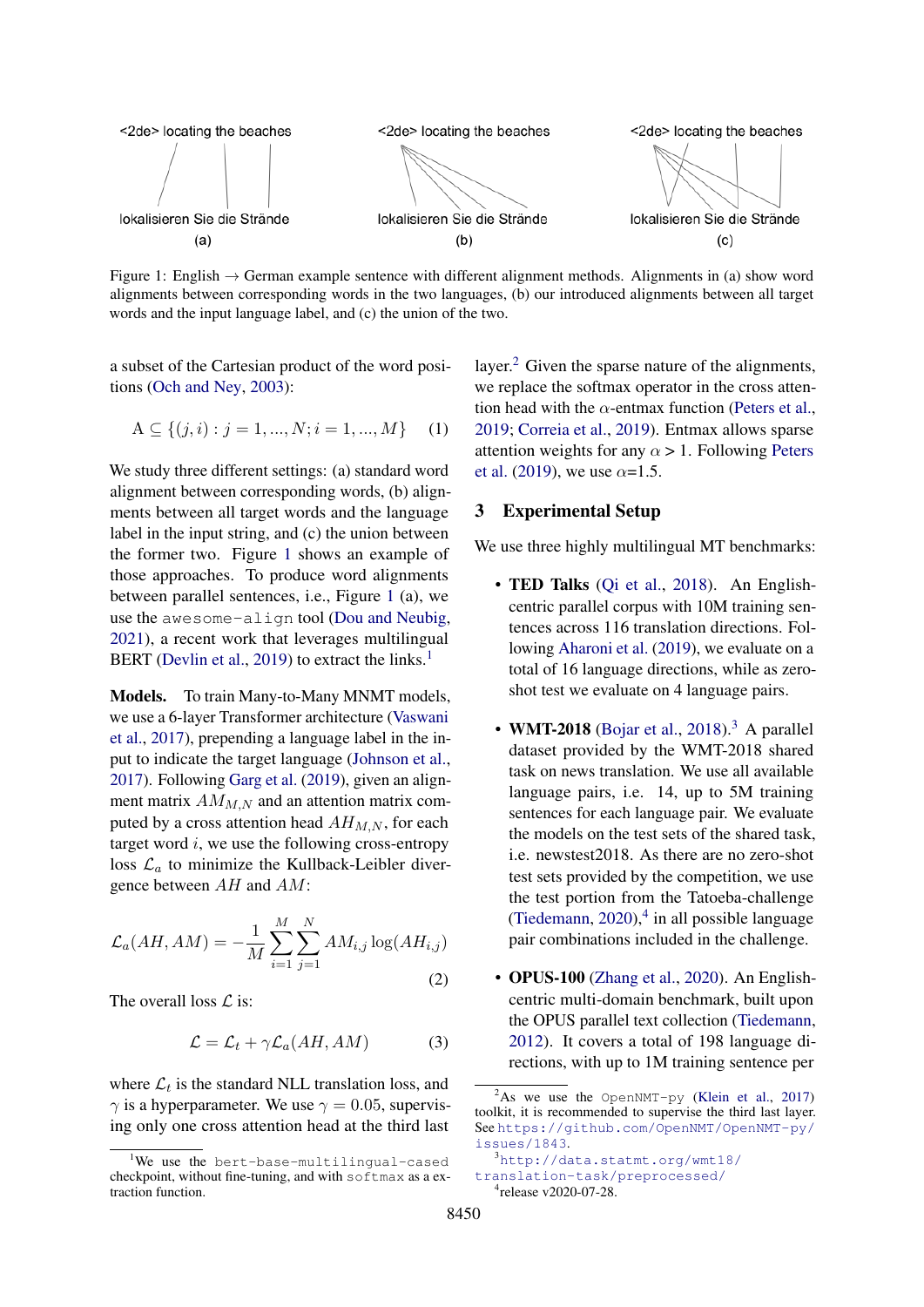<span id="page-2-2"></span>

| ID             | Model                     |      | #Param. $EN \rightarrow X(16)$ $X \rightarrow EN(16)$ |                  | $BLEU_{zero}(4)$ $ACC_{zero}(4)$ |                          |
|----------------|---------------------------|------|-------------------------------------------------------|------------------|----------------------------------|--------------------------|
|                | Aharoni et al. (2019)-103 | 473M | 20.11                                                 | 29.97            | 9.17                             | $\overline{\phantom{a}}$ |
|                | Aharoni et al. (2019)     | 93M  | 19.54                                                 | 28.03            |                                  |                          |
|                | <b>Transformer</b>        | 93M  | $18.93 \pm 0.15$                                      | $27.56 \pm 0.25$ | $6.81 \pm 0.86$                  | $72.38 \pm 7.18$         |
| $\overline{2}$ | $1 + 1.5$ -entmax         | 93M  | $18.90 \pm 0.25$                                      | $27.21 \pm 0.38$ | $10.02 \pm 1.50$                 | $87.81 \pm 8.80$         |
| 3              | $2 + (a)$                 | 93M  | $18.99 \pm 0.07$                                      | $27.58 \pm 0.12$ | $8.38 \pm 5.37$                  | $73.12 \pm 41.14$        |
| $\overline{4}$ | $2+(b)$                   | 93M  | $18.98 \pm 0.08$                                      | $27.48 \pm 0.13$ | $6.35 \pm 0.87$                  | $65.01 \pm 6.10$         |
|                | $2 + (c)$                 | 93M  | $19.06 \pm 0.11$                                      | $27.37 \pm 0.19$ | $11.94 \pm 0.86$                 | $97.25 \pm 2.66$         |

Table 1: Results on the Many-to-Many TED Talks benchmark. The baselines consist of  $(1)$  our replication of the standard 6-layer Transformer model by [Aharoni et al.](#page-4-7) [\(2019\)](#page-4-7), and  $(2)$  its variant with a 1.5-entmax function on the cross attention heads as in [Correia et al.](#page-4-6) [\(2019\)](#page-4-6). The labels (a), (b), (c) denote the use of different alignment supervision (see Section [2\)](#page-0-0). "#Param.": trainable parameter number. "EN -> X (16)" and "X-> EN (16)": average BLEU scores for English to Non-English languages and for Non-English languages to English on 16 language pairs respectively. " $BLEU_{zero}$  (4)" and " $ACC_{zero}$  (4)": average BLEU scores and target language identification accuracy over 4 zero-shot language directions. We report average BLEU and accuracy scores, plus the standard deviation over 3 training runs with different random seeds.

language pair. It provides supervised translation test data for 188 language pairs, and zero-shot evaluation data for 30 pairs.

Following related work [\(Aharoni et al.,](#page-4-7) [2019;](#page-4-7) [Zhang et al.,](#page-6-6) [2020\)](#page-6-6), we apply joint Byte-Pair Encoding (BPE) segmentation [\(Sennrich et al.,](#page-6-11) [2016;](#page-6-11) [Kudo and Richardson,](#page-5-11) [2018\)](#page-5-11), with a shared vocabulary size of 32K symbols for TED Talks and 64K for WMT-2018 and OPUS-100. As evaluation measure, we use tokenized BLEU [\(Papineni et al.,](#page-5-12) [2002\)](#page-5-12) to be comparable with [Aharoni et al.](#page-4-7) [\(2019\)](#page-4-7) for the TED Talks benchmark, and SACREBLEU  $5$  [\(Post,](#page-5-13) [2018\)](#page-5-13) for WMT-2018 and OPUS-100.<sup>[6](#page-2-1)</sup> As an additional evaluation, we report the target language identification accuracy score for the zero-shot cases [\(Zhang et al.,](#page-6-6) [2020\)](#page-6-6), called  $ACC_{zero}$ . We use fasttext as a language identification tool [\(Joulin et al.,](#page-5-14) [2017\)](#page-5-14), counting how many times the translation language matches the reference target language.

The Transformer models follow the *base* setting of [Vaswani et al.](#page-6-8) [\(2017\)](#page-6-8), with three different random seeds in each run. All of them are trained on the Many-to-Many English-centric scenario, i.e., on the concatenation of the training data having English either as the source or target language. Details about data and model settings in the Appendix.

### 4 Results and Discussion

Throughout this section we refer to our baseline MNMT models by the labels  $(1)$  and  $(2)$ , while  $(3)$ ,  $(4)$ , and  $(5)$  mark the models trained with the auxiliary alignment supervision task, (a), (b), (c) from Figure [1](#page-1-0) respectively (see Section [2\)](#page-0-0).

TED Talks. Table [1](#page-2-2) shows the results on the TED Talks benchmark. Regarding translation quality on the language pairs seen during training (EN  $\rightarrow$  X and X  $\rightarrow$  EN columns), average BLEU scores from all models end up in the same ballpark. In contrast, zero-shot results vary across the board, with  $(5)$  attaining the best performance, with almost 2 BLEU points better than its baseline  $(2)$ . Moreover,  $(5)$  considerably improves target language identification accuracy ( $ACC_{zero}$ ), with more stable results, i.e. lower standard deviation, than counterparts. Surprisingly, the addition of alignment supervision (a) and (b) as an auxiliary task has an overall detrimental effect on the zero-shot performance, even though model  $(4)$  results in more stable results than  $(2)$ .

WMT-[2](#page-3-0)018. Table 2 reports the results on the WMT-2018 benchmark. As expected, in a highresource scenario bilingual baselines are hard to beat. Among multilingual models, the overall performance follows a similar trend as before. Enriching the model with alignment supervision (c) results in the best system overall, with an improvement of more than 3 BLEU points in the zero-shot

<span id="page-2-0"></span><sup>5</sup> Signature: BLEU+case.mixed+numrefs.1+smooth.exp+ tok.{13a,ja-mecab-0.996-IPA,zh}+version.1.5.0

<span id="page-2-1"></span><sup>&</sup>lt;sup>6</sup>We report average BLEU over all test sets. Scores for each language pair are available in the supplementary material.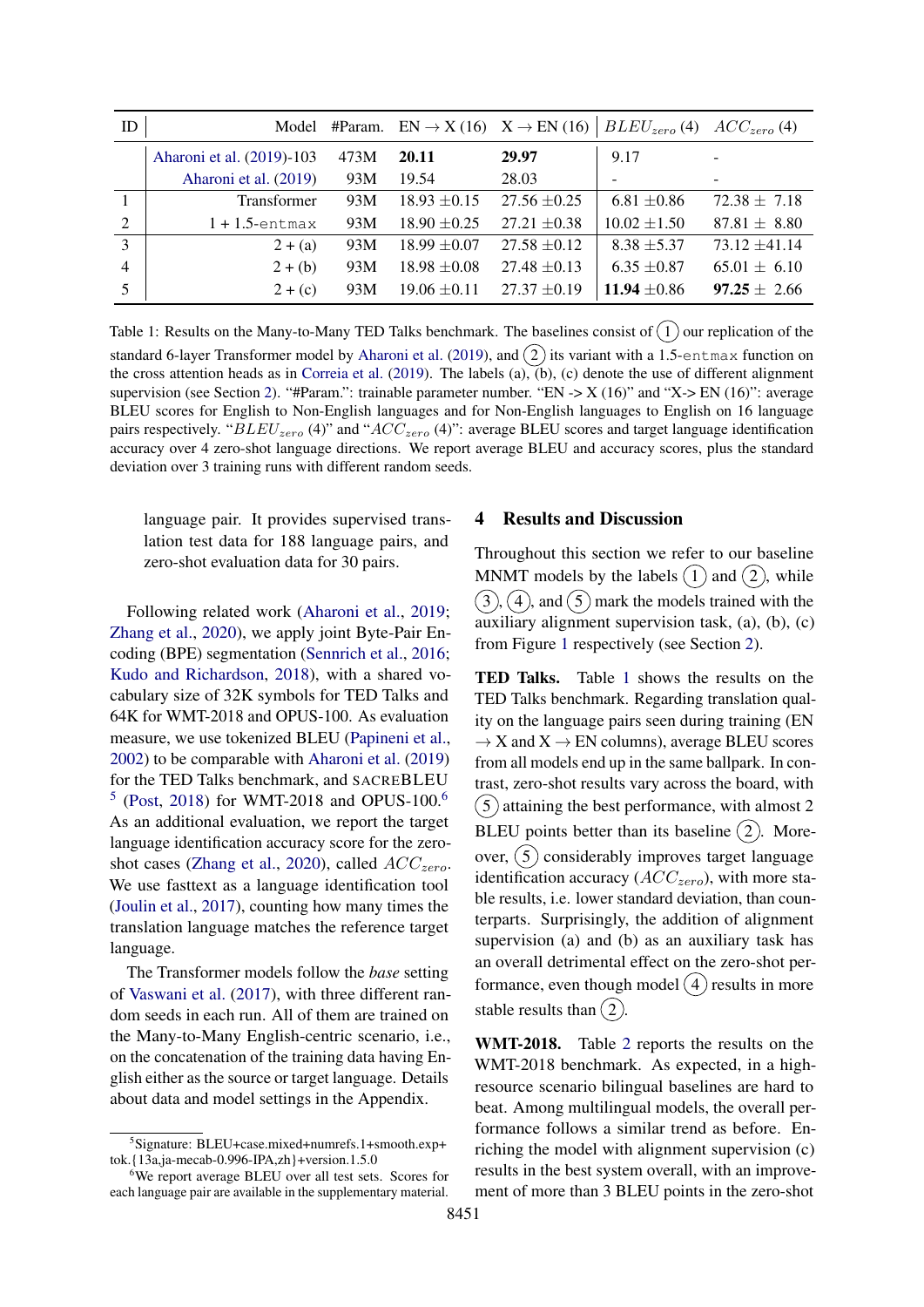<span id="page-3-0"></span>

| ID             |                        |      |                                        |                  | Model #Param. EN $\rightarrow$ X (7) X $\rightarrow$ EN (7) BLEU <sub>zero</sub> (24) ACC <sub>zero</sub> (24) |                  |
|----------------|------------------------|------|----------------------------------------|------------------|----------------------------------------------------------------------------------------------------------------|------------------|
|                | Transformer, Bilingual | 127M | 18.28                                  | 19.25            |                                                                                                                |                  |
|                | Transformer            | 127M | $15.18 \pm 0.54$                       | $18.39 \pm 0.65$ | $9.78 \pm 0.61$                                                                                                | $74.17 \pm 4.78$ |
| 2              | $1 + 1.5$ -entmax      | 127M | $15.17 \pm 0.41$ $18.33 \pm 0.56$      |                  | $8.55 \pm 0.61$                                                                                                | $65.31 \pm 4.46$ |
| 3              | $2 + (a)$              |      | 127M 11.99 $\pm$ 0.37 16.42 $\pm$ 0.73 |                  | $6.38 \pm 0.83$                                                                                                | $73.78 \pm 7.84$ |
| $\overline{4}$ | $2+(b)$                | 127M | $15.46 \pm 0.16$ 18.66 $\pm 0.31$      |                  | $11.72 \pm 0.76$                                                                                               | $85.64 \pm 3.37$ |
|                | $2 + (c)$              | 127M | $15.50 \pm 0.18$ 18.70 $\pm 0.23$      |                  | 11.98 $\pm 0.12$                                                                                               | 85.68 $\pm 0.82$ |

Table 2: Results on the Many-to-Many WMT-2018 benchmark. Average BLEU, target language identification accuracy and standard deviation of 3 training runs.

<span id="page-3-1"></span>

| ID             | Model                               |      | #Param. EN $\rightarrow$ X (94) X $\rightarrow$ EN (94) EN $\rightarrow$ X (4) X $\rightarrow$ EN (4) |                  |       |                                   | $BLEU_{zero}$ (30)       | $ACCzero$ (30)   |
|----------------|-------------------------------------|------|-------------------------------------------------------------------------------------------------------|------------------|-------|-----------------------------------|--------------------------|------------------|
|                | Transformer, Bilingual <sup>†</sup> | 110M |                                                                                                       |                  | 20.28 | 21.23                             | $\overline{\phantom{a}}$ |                  |
|                | Transformer+MATT <sup>†</sup>       | 141M | 20.77                                                                                                 | 29.15            | 16.08 | 24.15                             | 4.71                     | 39.40            |
|                | MATT+LALN+LALT <sup>†</sup>         | 173M | 22.86                                                                                                 | 29.49            | 19.25 | 24.53                             | 5.41                     | 51.40            |
|                | Transformer                         | 142M | $18.50 + 0.08$                                                                                        | $26.85 + 0.13$   |       | $18.37 \pm 0.39$ 25.70 $\pm 0.05$ | $4.59 \pm 0.21$          | $30.91 \pm 2.05$ |
| $\overline{2}$ | $1 + 1.5$ -entmax                   | 142M | $18.47 \pm 0.15$                                                                                      | $26.83 + 0.14$   |       | $18.42 \pm 0.38$ 25.67 $\pm 0.10$ | $4.39 + 0.86$            | $30.51 \pm 5.62$ |
| 3              | $2 + (a)$                           | 142M | $17.80 \pm 0.23$                                                                                      | $26.21 \pm 0.40$ |       | $17.53 + 0.34$ 25.18 + 0.39       | $3.96 + 0.43$            | $28.95 + 2.61$   |
| 4              | $2 + (b)$                           | 142M | $18.56 \pm 0.04$                                                                                      | $26.91 \pm 0.18$ |       | $18.32 \pm 0.36$ 25.47 $\pm 0.10$ | $4.63 + 0.48$            | $31.05 \pm 5.93$ |
|                | $2 + (c)$                           | 142M | $18.63 \pm 0.07$                                                                                      | $26.69 \pm 0.09$ |       | $18.51 \pm 0.18$ 25.39 $\pm 0.01$ | $4.73 + 0.16$            | $32.00 \pm 0.96$ |

Table 3: Results on the Many-to-Many OPUS-100 benchmark. Results marked with † are taken from [Zhang et al.](#page-6-6) [\(2020\)](#page-6-6). MATT denotes the use of merged attention [\(Zhang et al.,](#page-6-12) [2019\)](#page-6-12). LALN and LALT indicate the use of language-aware components. Average BLEU, target language identification accuracy and standard deviation of 3 training runs.

testbed compared to baseline  $(2)$ , and with stable results across three training runs (standard deviations of 0.12 and 0.82).

OPUS-100. As one can see from Table [3,](#page-3-1) we confirm the positive effect of adding the alignment strategy (c) both as translation quality and as a mechanism to produce stable results even in a highly multilingual setup, i.e., training on 198 language directions. The average score over 30 zeroshot language pairs is low but the individual results range from 0.3 to 17.5 BLEU showing the potentials of multilingual models in this challenging data set as well.<sup>[7](#page-3-2)</sup> Even though the results from our best model still lag behind models with languagespecific components, i.e. MATT+LALN+LALT from [Zhang et al.](#page-6-6) [\(2020\)](#page-6-6), we note that our results demonstrate the positive effect of alignment on zero-shot translation.<sup>[8](#page-3-3)</sup>

Overall, our experiments show consistent results across different benchmarks, providing quantitative evidence on the utility of guided alignment in highly multilingual MT scenarios. Supervising

a single cross attention head with the alignment method (c) substantially reduces the instability between training runs, mitigating the off-target translation issue in the zero-shot evaluation. Zero-shot improvements, i.e.  $BLEU_{zero}$  and  $ACC_{zero}$ , are large in two benchmarks out of three, i.e. Ted Talks and WMT-2018, and with a similar trend in OPUS-100. We also note that performance differences may be related to the different data sizes (see Appendix [A\)](#page-7-0). TED Talks is a rather small and imbalanced multilingual dataset with 116 language directions with a total of 10M training sentences, while WMT-2018 and OPUS-100 comprise 14 language pairs for a total of 47.8M training sentences, and 110M training sentences for 198 language pairs, respectively. We plan on investigating the impact of the training size and the resulting alignments on the zero-shot test sets further in future work.

Limitations Finally, we highlight that we have focused on a quantitative evaluation on Englishcentric MNMT benchmarks only, therefore we lack a comprehensive evaluation on complete MNMT benchmarks including training data without English as source and target language [\(Freitag and](#page-5-15) [Firat,](#page-5-15) [2020;](#page-5-15) [Rios et al.,](#page-6-2) [2020;](#page-6-2) [Tiedemann,](#page-6-9) [2020;](#page-6-9)

<span id="page-3-3"></span><span id="page-3-2"></span><sup>&</sup>lt;sup>7</sup>Individual scores available in the supplementary material.  $8$ Also note that [Zhang et al.](#page-6-6) [\(2020\)](#page-6-6) average the last 5 checkpoints whereas we report single checkpoints per run.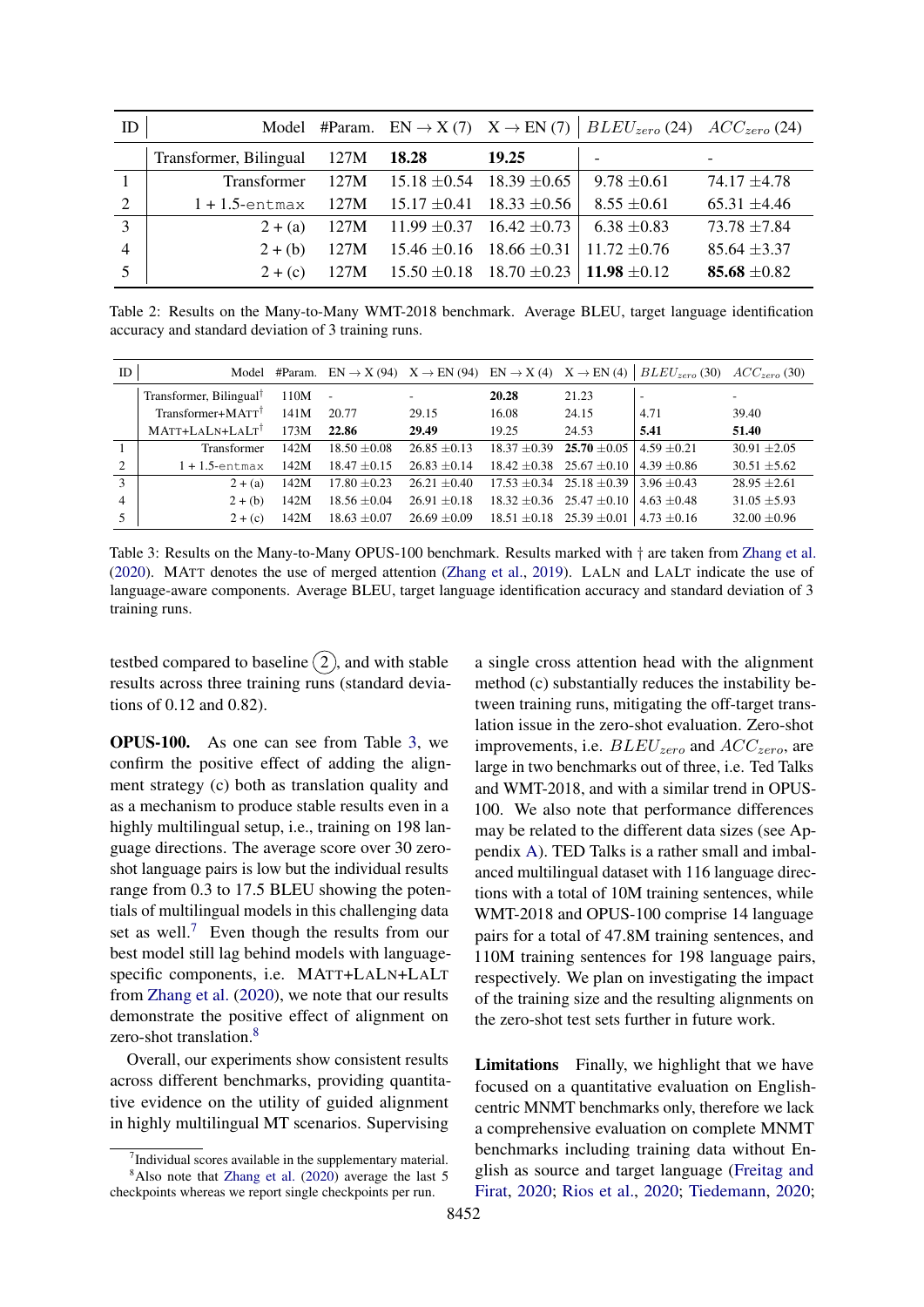### [Goyal et al.,](#page-5-16) [2021\)](#page-5-16).

## 5 Conclusions and Future Work

In this work we present an empirical comparative evaluation of integrating different alignment methods in Transformer-based models for highly multilingual English-centric MT setups. Our extensive evaluation over three alignment variants shows that adding alignment supervision between corresponding words and the language label consistently improves the stability of the models, resulting in stable performance across different runs and mitigating the off-target translation issue in the zero-shot scenario. We believe that our work will pave the way for designing new and better multilingual MT models to improve their generalization in zero-shot setups.

As future work, we intend to analyze the quality of the learned alignments and their effect on the other attention weights in both supervised and zeroshot evaluation data [\(Raganato and Tiedemann,](#page-6-13) [2018;](#page-6-14) [Tang et al.,](#page-6-14) 2018; Mareček and Rosa, [2019;](#page-5-17) [Voita et al.,](#page-6-15) [2019\)](#page-6-15). Finally, we plan to explore other mechanisms to inject prior knowledge to better handle zero-shot translations [\(Deshpande and](#page-4-9) [Narasimhan,](#page-4-9) [2020;](#page-4-9) [Raganato et al.,](#page-6-16) [2020;](#page-6-16) [Song](#page-6-17) [et al.,](#page-6-17) [2020\)](#page-6-17).

# Acknowledgments



This work is part of the FoTran project, funded by the European Research Council (ERC) under the European Union's Horizon 2020 research and innovation programme (grant agreement No 771113).

The authors gratefully acknowledge the support of the CSC – IT Center for Science, Finland, for computational resources. Finally, We would also like to acknowledge NVIDIA and their GPU grant.

## References

- <span id="page-4-7"></span>Roee Aharoni, Melvin Johnson, and Orhan Firat. 2019. [Massively multilingual neural machine translation.](https://doi.org/10.18653/v1/N19-1388) In *Proceedings of the 2019 Conference of the North American Chapter of the Association for Computational Linguistics: Human Language Technologies, Volume 1 (Long and Short Papers)*, pages 3874–3884, Minneapolis, Minnesota. Association for Computational Linguistics.
- <span id="page-4-2"></span>Naveen Arivazhagan, Ankur Bapna, Orhan Firat, Roee Aharoni, Melvin Johnson, and Wolfgang

Macherey. 2019a. The missing ingredient in zeroshot neural machine translation. *arXiv preprint arXiv:1903.07091*.

- <span id="page-4-0"></span>Naveen Arivazhagan, Ankur Bapna, Orhan Firat, Dmitry Lepikhin, Melvin Johnson, Maxim Krikun, Mia Xu Chen, Yuan Cao, George Foster, Colin Cherry, et al. 2019b. Massively multilingual neural machine translation in the wild: Findings and challenges. *arXiv preprint arXiv:1907.05019*.
- <span id="page-4-8"></span>Ondřej Bojar, Christian Federmann, Mark Fishel, Yvette Graham, Barry Haddow, Philipp Koehn, and Christof Monz. 2018. [Findings of the 2018 con](https://doi.org/10.18653/v1/W18-6401)[ference on machine translation \(WMT18\).](https://doi.org/10.18653/v1/W18-6401) In *Proceedings of the Third Conference on Machine Translation: Shared Task Papers*, pages 272–303, Belgium, Brussels. Association for Computational Linguistics.
- <span id="page-4-6"></span>Gonçalo M. Correia, Vlad Niculae, and André F. T. Martins. 2019. [Adaptively sparse transformers.](https://doi.org/10.18653/v1/D19-1223) In *Proceedings of the 2019 Conference on Empirical Methods in Natural Language Processing and the 9th International Joint Conference on Natural Language Processing (EMNLP-IJCNLP)*, pages 2174– 2184, Hong Kong, China. Association for Computational Linguistics.
- <span id="page-4-1"></span>Raj Dabre, Chenhui Chu, and Anoop Kunchukuttan. 2020. A survey of multilingual neural machine translation. *ACM Computing Surveys (CSUR)*, 53(5):1–38.
- <span id="page-4-9"></span>Ameet Deshpande and Karthik Narasimhan. 2020. [Guiding attention for self-supervised learning with](https://doi.org/10.18653/v1/2020.findings-emnlp.419) [transformers.](https://doi.org/10.18653/v1/2020.findings-emnlp.419) In *Findings of the Association for Computational Linguistics: EMNLP 2020*, pages 4676–4686, Online. Association for Computational Linguistics.
- <span id="page-4-5"></span>Jacob Devlin, Ming-Wei Chang, Kenton Lee, and Kristina Toutanova. 2019. [BERT: Pre-training of](https://doi.org/10.18653/v1/N19-1423) [deep bidirectional transformers for language under](https://doi.org/10.18653/v1/N19-1423)[standing.](https://doi.org/10.18653/v1/N19-1423) In *Proceedings of the 2019 Conference of the North American Chapter of the Association for Computational Linguistics: Human Language Technologies, Volume 1 (Long and Short Papers)*, pages 4171–4186, Minneapolis, Minnesota. Association for Computational Linguistics.
- <span id="page-4-4"></span>Zi-Yi Dou and Graham Neubig. 2021. [Word alignment](https://www.aclweb.org/anthology/2021.eacl-main.181) [by fine-tuning embeddings on parallel corpora.](https://www.aclweb.org/anthology/2021.eacl-main.181) In *Proceedings of the 16th Conference of the European Chapter of the Association for Computational Linguistics: Main Volume*, pages 2112–2128, Online. Association for Computational Linguistics.
- <span id="page-4-3"></span>Carlos Escolano, Marta R. Costa-jussà, José A. R. Fonollosa, and Mikel Artetxe. 2021. [Multilin](https://www.aclweb.org/anthology/2021.eacl-main.80)[gual machine translation: Closing the gap between](https://www.aclweb.org/anthology/2021.eacl-main.80) [shared and language-specific encoder-decoders.](https://www.aclweb.org/anthology/2021.eacl-main.80) In *Proceedings of the 16th Conference of the European Chapter of the Association for Computational Linguistics: Main Volume*, pages 944–948, Online. Association for Computational Linguistics.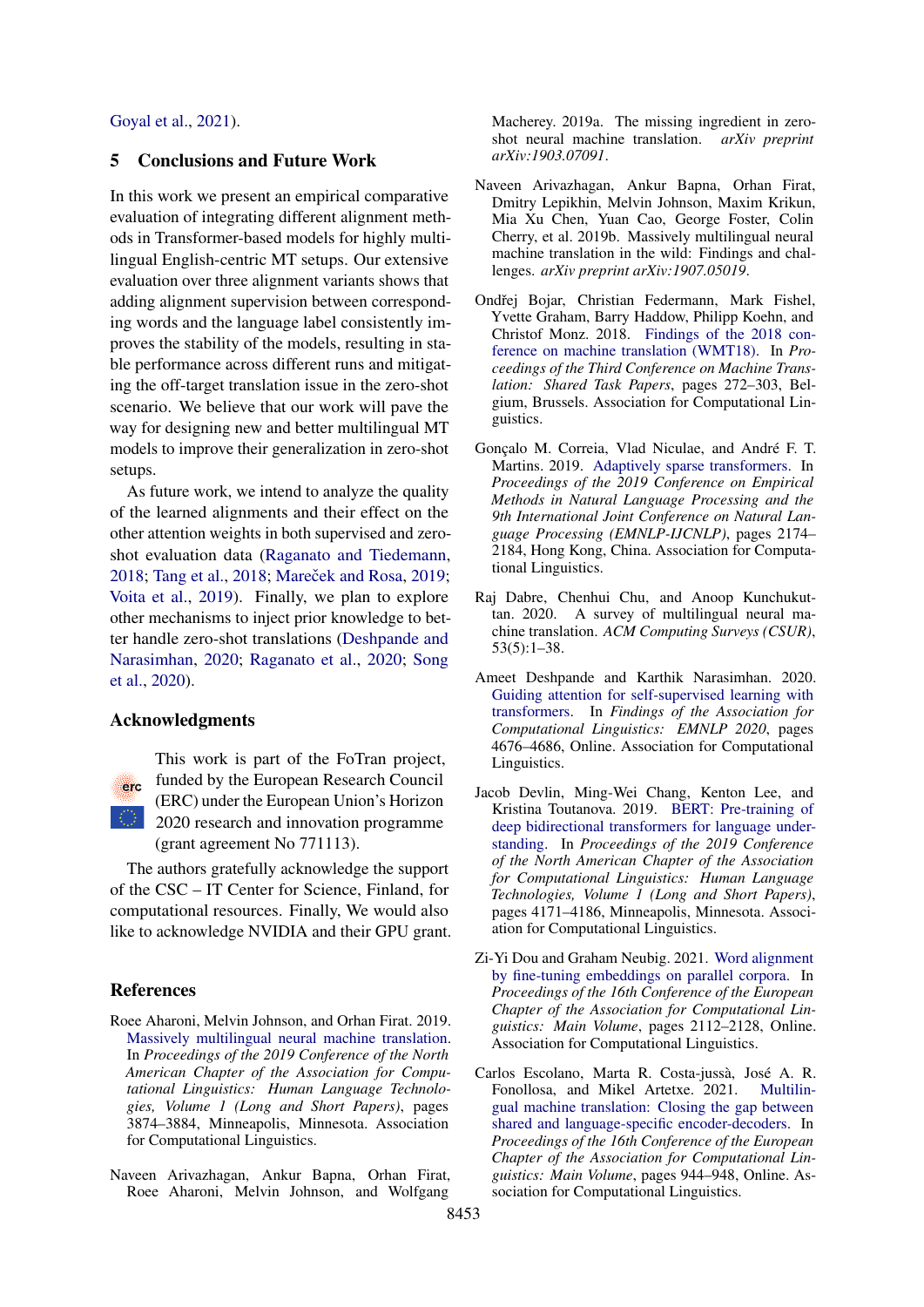- <span id="page-5-2"></span>Orhan Firat, Baskaran Sankaran, Yaser Al-onaizan, Fatos T. Yarman Vural, and Kyunghyun Cho. 2016. [Zero-resource translation with multi-lingual neural](https://doi.org/10.18653/v1/D16-1026) [machine translation.](https://doi.org/10.18653/v1/D16-1026) In *Proceedings of the 2016 Conference on Empirical Methods in Natural Language Processing*, pages 268–277, Austin, Texas. Association for Computational Linguistics.
- <span id="page-5-15"></span>Markus Freitag and Orhan Firat. 2020. [Complete mul](https://www.aclweb.org/anthology/2020.wmt-1.66)[tilingual neural machine translation.](https://www.aclweb.org/anthology/2020.wmt-1.66) In *Proceedings of the Fifth Conference on Machine Translation*, pages 550–560, Online. Association for Computational Linguistics.
- <span id="page-5-7"></span>Sarthak Garg, Stephan Peitz, Udhyakumar Nallasamy, and Matthias Paulik. 2019. [Jointly learning to align](https://doi.org/10.18653/v1/D19-1453) [and translate with transformer models.](https://doi.org/10.18653/v1/D19-1453) In *Proceedings of the 2019 Conference on Empirical Methods in Natural Language Processing and the 9th International Joint Conference on Natural Language Processing (EMNLP-IJCNLP)*, pages 4453–4462, Hong Kong, China. Association for Computational Linguistics.
- <span id="page-5-16"></span>Naman Goyal, Cynthia Gao, Vishrav Chaudhary, Peng-Jen Chen, Guillaume Wenzek, Da Ju, Sanjana Krishnan, Marc'Aurelio Ranzato, Francisco Guzman, and Angela Fan. 2021. The flores-101 evaluation benchmark for low-resource and multilingual machine translation. *arXiv preprint arXiv:2106.03193*.
- <span id="page-5-1"></span>Thanh-Le Ha, Jan Niehues, and Alexander Waibel. 2016. Toward multilingual neural machine translation with universal encoder and decoder. *arXiv preprint arXiv:1611.04798*.
- <span id="page-5-3"></span>Melvin Johnson, Mike Schuster, Quoc V. Le, Maxim Krikun, Yonghui Wu, Zhifeng Chen, Nikhil Thorat, Fernanda Viégas, Martin Wattenberg, Greg Corrado, Macduff Hughes, and Jeffrey Dean. 2017. [Google's](https://doi.org/10.1162/tacl_a_00065) [multilingual neural machine translation system: En](https://doi.org/10.1162/tacl_a_00065)[abling zero-shot translation.](https://doi.org/10.1162/tacl_a_00065) *Transactions of the Association for Computational Linguistics*, 5:339–351.
- <span id="page-5-14"></span>Armand Joulin, Edouard Grave, Piotr Bojanowski, and Tomas Mikolov. 2017. [Bag of tricks for efficient](https://www.aclweb.org/anthology/E17-2068) [text classification.](https://www.aclweb.org/anthology/E17-2068) In *Proceedings of the 15th Conference of the European Chapter of the Association for Computational Linguistics: Volume 2, Short Papers*, pages 427–431, Valencia, Spain. Association for Computational Linguistics.
- <span id="page-5-18"></span>Diederik P Kingma and Jimmy Ba. 2015. Adam: A method for stochastic optimization. *International Conference on Learning Representations (ICLR)*.
- <span id="page-5-10"></span>Guillaume Klein, Yoon Kim, Yuntian Deng, Jean Senel-lart, and Alexander Rush. 2017. [OpenNMT: Open](https://www.aclweb.org/anthology/P17-4012)[source toolkit for neural machine translation.](https://www.aclweb.org/anthology/P17-4012) In *Proceedings of ACL 2017, System Demonstrations*, pages 67–72, Vancouver, Canada. Association for Computational Linguistics.
- <span id="page-5-11"></span>Taku Kudo and John Richardson. 2018. [SentencePiece:](https://doi.org/10.18653/v1/D18-2012) [A simple and language independent subword tok](https://doi.org/10.18653/v1/D18-2012)[enizer and detokenizer for neural text processing.](https://doi.org/10.18653/v1/D18-2012) In

*Proceedings of the 2018 Conference on Empirical Methods in Natural Language Processing: System Demonstrations*, pages 66–71, Brussels, Belgium. Association for Computational Linguistics.

- <span id="page-5-5"></span>Jason Lee, Kyunghyun Cho, and Thomas Hofmann. 2017. [Fully character-level neural machine trans](https://doi.org/10.1162/tacl_a_00067)[lation without explicit segmentation.](https://doi.org/10.1162/tacl_a_00067) *Transactions of the Association for Computational Linguistics*, 5:365–378.
- <span id="page-5-0"></span>Zehui Lin, Liwei Wu, Mingxuan Wang, and Lei Li. 2021. [Learning language specific sub-network for](https://doi.org/10.18653/v1/2021.acl-long.25) [multilingual machine translation.](https://doi.org/10.18653/v1/2021.acl-long.25) In *Proceedings of the 59th Annual Meeting of the Association for Computational Linguistics and the 11th International Joint Conference on Natural Language Processing (Volume 1: Long Papers)*, pages 293–305, Online. Association for Computational Linguistics.
- <span id="page-5-17"></span>David Mareček and Rudolf Rosa. 2019. [From](https://doi.org/10.18653/v1/W19-4827) [balustrades to pierre vinken: Looking for syntax in](https://doi.org/10.18653/v1/W19-4827) [transformer self-attentions.](https://doi.org/10.18653/v1/W19-4827) In *Proceedings of the 2019 ACL Workshop BlackboxNLP: Analyzing and Interpreting Neural Networks for NLP*, pages 263– 275, Florence, Italy. Association for Computational Linguistics.
- <span id="page-5-6"></span>Franz Josef Och and Hermann Ney. 2003. [A systematic](https://doi.org/10.1162/089120103321337421) [comparison of various statistical alignment models.](https://doi.org/10.1162/089120103321337421) *Computational Linguistics*, 29(1):19–51.
- <span id="page-5-12"></span>Kishore Papineni, Salim Roukos, Todd Ward, and Wei-Jing Zhu. 2002. BLEU: A method for automatic evaluation of machine translation. In *Proceedings of the 40th Annual Meeting of the Association for Computational Linguistics*, pages 311–318. Association for Computational Linguistics.
- <span id="page-5-8"></span>Ben Peters, Vlad Niculae, and André F. T. Martins. 2019. [Sparse sequence-to-sequence models.](https://doi.org/10.18653/v1/P19-1146) In *Proceedings of the 57th Annual Meeting of the Association for Computational Linguistics*, pages 1504– 1519, Florence, Italy. Association for Computational Linguistics.
- <span id="page-5-4"></span>Ngoc-Quan Pham, Jan Niehues, Thanh-Le Ha, and Alexander Waibel. 2019. [Improving zero-shot trans](https://doi.org/10.18653/v1/W19-5202)[lation with language-independent constraints.](https://doi.org/10.18653/v1/W19-5202) In *Proceedings of the Fourth Conference on Machine Translation (Volume 1: Research Papers)*, pages 13– 23, Florence, Italy. Association for Computational Linguistics.
- <span id="page-5-13"></span>Matt Post. 2018. [A call for clarity in reporting BLEU](https://doi.org/10.18653/v1/W18-6319) [scores.](https://doi.org/10.18653/v1/W18-6319) In *Proceedings of the Third Conference on Machine Translation: Research Papers*, pages 186– 191, Brussels, Belgium. Association for Computational Linguistics.
- <span id="page-5-9"></span>Ye Qi, Devendra Sachan, Matthieu Felix, Sarguna Padmanabhan, and Graham Neubig. 2018. [When and](https://doi.org/10.18653/v1/N18-2084) [why are pre-trained word embeddings useful for neu](https://doi.org/10.18653/v1/N18-2084)[ral machine translation?](https://doi.org/10.18653/v1/N18-2084) In *Proceedings of the 2018 Conference of the North American Chapter of the*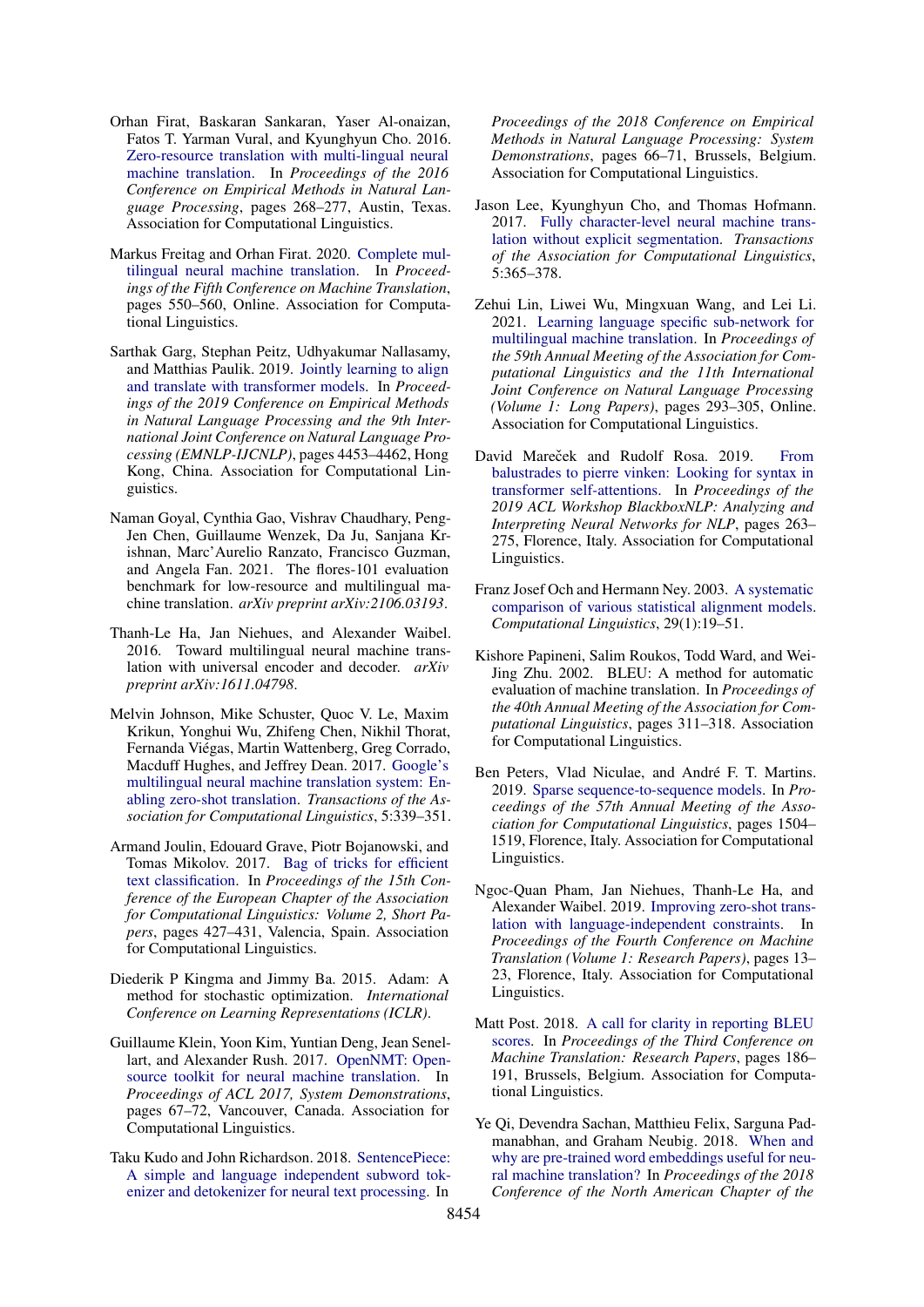*Association for Computational Linguistics: Human Language Technologies, Volume 2 (Short Papers)*, pages 529–535, New Orleans, Louisiana. Association for Computational Linguistics.

- <span id="page-6-16"></span>Alessandro Raganato, Yves Scherrer, and Jörg Tiedemann. 2020. [Fixed encoder self-attention patterns](https://doi.org/10.18653/v1/2020.findings-emnlp.49) [in transformer-based machine translation.](https://doi.org/10.18653/v1/2020.findings-emnlp.49) In *Findings of the Association for Computational Linguistics: EMNLP 2020*, pages 556–568, Online. Association for Computational Linguistics.
- <span id="page-6-13"></span>Alessandro Raganato and Jörg Tiedemann. 2018. [An](https://doi.org/10.18653/v1/W18-5431) [analysis of encoder representations in transformer](https://doi.org/10.18653/v1/W18-5431)[based machine translation.](https://doi.org/10.18653/v1/W18-5431) In *Proceedings of the 2018 EMNLP Workshop BlackboxNLP: Analyzing and Interpreting Neural Networks for NLP*, pages 287–297, Brussels, Belgium. Association for Computational Linguistics.
- <span id="page-6-2"></span>Annette Rios, Mathias Müller, and Rico Sennrich. 2020. [Subword segmentation and a single bridge](https://www.aclweb.org/anthology/2020.wmt-1.64) [language affect zero-shot neural machine translation.](https://www.aclweb.org/anthology/2020.wmt-1.64) In *Proceedings of the Fifth Conference on Machine Translation*, pages 528–537, Online. Association for Computational Linguistics.
- <span id="page-6-11"></span>Rico Sennrich, Barry Haddow, and Alexandra Birch. 2016. [Neural machine translation of rare words](https://doi.org/10.18653/v1/P16-1162) [with subword units.](https://doi.org/10.18653/v1/P16-1162) In *Proceedings of the 54th Annual Meeting of the Association for Computational Linguistics (Volume 1: Long Papers)*, pages 1715– 1725, Berlin, Germany. Association for Computational Linguistics.
- <span id="page-6-17"></span>Kai Song, Kun Wang, Heng Yu, Yue Zhang, Zhongqiang Huang, Weihua Luo, Xiangyu Duan, and Min Zhang. 2020. [Alignment-enhanced trans](https://doi.org/10.1609/aaai.v34i05.6418)[former for constraining nmt with pre-specified trans](https://doi.org/10.1609/aaai.v34i05.6418)[lations.](https://doi.org/10.1609/aaai.v34i05.6418) *Proceedings of the AAAI Conference on Artificial Intelligence*, 34(05):8886–8893.
- <span id="page-6-14"></span>Gongbo Tang, Rico Sennrich, and Joakim Nivre. 2018. [An analysis of attention mechanisms: The case of](https://doi.org/10.18653/v1/W18-6304) [word sense disambiguation in neural machine trans](https://doi.org/10.18653/v1/W18-6304)[lation.](https://doi.org/10.18653/v1/W18-6304) In *Proceedings of the Third Conference on Machine Translation: Research Papers*, pages 26– 35, Brussels, Belgium. Association for Computational Linguistics.
- <span id="page-6-7"></span>Jörg Tiedemann. 2011. Bitext alignment. *Synthesis Lectures on Human Language Technologies*, 4(2):1– 165.
- <span id="page-6-10"></span>Jörg Tiedemann. 2012. [Parallel data, tools and inter](http://www.lrec-conf.org/proceedings/lrec2012/pdf/463_Paper.pdf)[faces in OPUS.](http://www.lrec-conf.org/proceedings/lrec2012/pdf/463_Paper.pdf) In *Proceedings of the Eighth International Conference on Language Resources and Evaluation (LREC'12)*, pages 2214–2218, Istanbul, Turkey. European Language Resources Association (ELRA).
- <span id="page-6-9"></span>Jörg Tiedemann. 2020. [The tatoeba translation chal](https://www.aclweb.org/anthology/2020.wmt-1.139)[lenge – realistic data sets for low resource and multi](https://www.aclweb.org/anthology/2020.wmt-1.139)[lingual MT.](https://www.aclweb.org/anthology/2020.wmt-1.139) In *Proceedings of the Fifth Conference on Machine Translation*, pages 1174–1182, Online. Association for Computational Linguistics.
- <span id="page-6-8"></span>Ashish Vaswani, Noam Shazeer, Niki Parmar, Jakob Uszkoreit, Llion Jones, Aidan N Gomez, Łukasz Kaiser, and Illia Polosukhin. 2017. Attention is all you need. In *Advances in Neural Information Processing Systems*, pages 5998–6008.
- <span id="page-6-4"></span>Raúl Vázquez, Alessandro Raganato, Mathias Creutz, and Jörg Tiedemann. 2020. [A systematic study](https://doi.org/10.1162/coli_a_00377) [of inner-attention-based sentence representations in](https://doi.org/10.1162/coli_a_00377) [multilingual neural machine translation.](https://doi.org/10.1162/coli_a_00377) *Computational Linguistics*, 46(2):387–424.
- <span id="page-6-15"></span>Elena Voita, David Talbot, Fedor Moiseev, Rico Sennrich, and Ivan Titov. 2019. [Analyzing multi-head](https://doi.org/10.18653/v1/P19-1580) [self-attention: Specialized heads do the heavy lift](https://doi.org/10.18653/v1/P19-1580)[ing, the rest can be pruned.](https://doi.org/10.18653/v1/P19-1580) In *Proceedings of the 57th Annual Meeting of the Association for Computational Linguistics*, pages 5797–5808, Florence, Italy. Association for Computational Linguistics.
- <span id="page-6-1"></span>Xinyi Wang, Hieu Pham, Philip Arthur, and Graham Neubig. 2019. Multilingual neural machine translation with soft decoupled encoding. In *International Conference on Learning Representations*.
- <span id="page-6-0"></span>Yiren Wang, ChengXiang Zhai, and Hany Hassan. 2020. [Multi-task learning for multilingual neural](https://doi.org/10.18653/v1/2020.emnlp-main.75) [machine translation.](https://doi.org/10.18653/v1/2020.emnlp-main.75) In *Proceedings of the 2020 Conference on Empirical Methods in Natural Language Processing (EMNLP)*, pages 1022–1034, Online. Association for Computational Linguistics.
- <span id="page-6-3"></span>Liwei Wu, Shanbo Cheng, Mingxuan Wang, and Lei Li. 2021. [Language tags matter for zero-shot neural](https://doi.org/10.18653/v1/2021.findings-acl.264) [machine translation.](https://doi.org/10.18653/v1/2021.findings-acl.264) In *Findings of the Association for Computational Linguistics: ACL-IJCNLP 2021*, pages 3001–3007, Online. Association for Computational Linguistics.
- <span id="page-6-5"></span>Biao Zhang, Ankur Bapna, Rico Sennrich, and Orhan Firat. 2021. Share or not? learning to schedule language-specific capacity for multilingual translation. In *International Conference on Learning Representations (ICLR) 2021*.
- <span id="page-6-12"></span>Biao Zhang, Ivan Titov, and Rico Sennrich. 2019. [Improving deep transformer with depth-scaled ini](https://doi.org/10.18653/v1/D19-1083)[tialization and merged attention.](https://doi.org/10.18653/v1/D19-1083) In *Proceedings of the 2019 Conference on Empirical Methods in Natural Language Processing and the 9th International Joint Conference on Natural Language Processing (EMNLP-IJCNLP)*, pages 898–909, Hong Kong, China. Association for Computational Linguistics.
- <span id="page-6-6"></span>Biao Zhang, Philip Williams, Ivan Titov, and Rico Sennrich. 2020. [Improving massively multilingual neu](https://doi.org/10.18653/v1/2020.acl-main.148)[ral machine translation and zero-shot translation.](https://doi.org/10.18653/v1/2020.acl-main.148) In *Proceedings of the 58th Annual Meeting of the Association for Computational Linguistics*, pages 1628– 1639, Online. Association for Computational Linguistics.